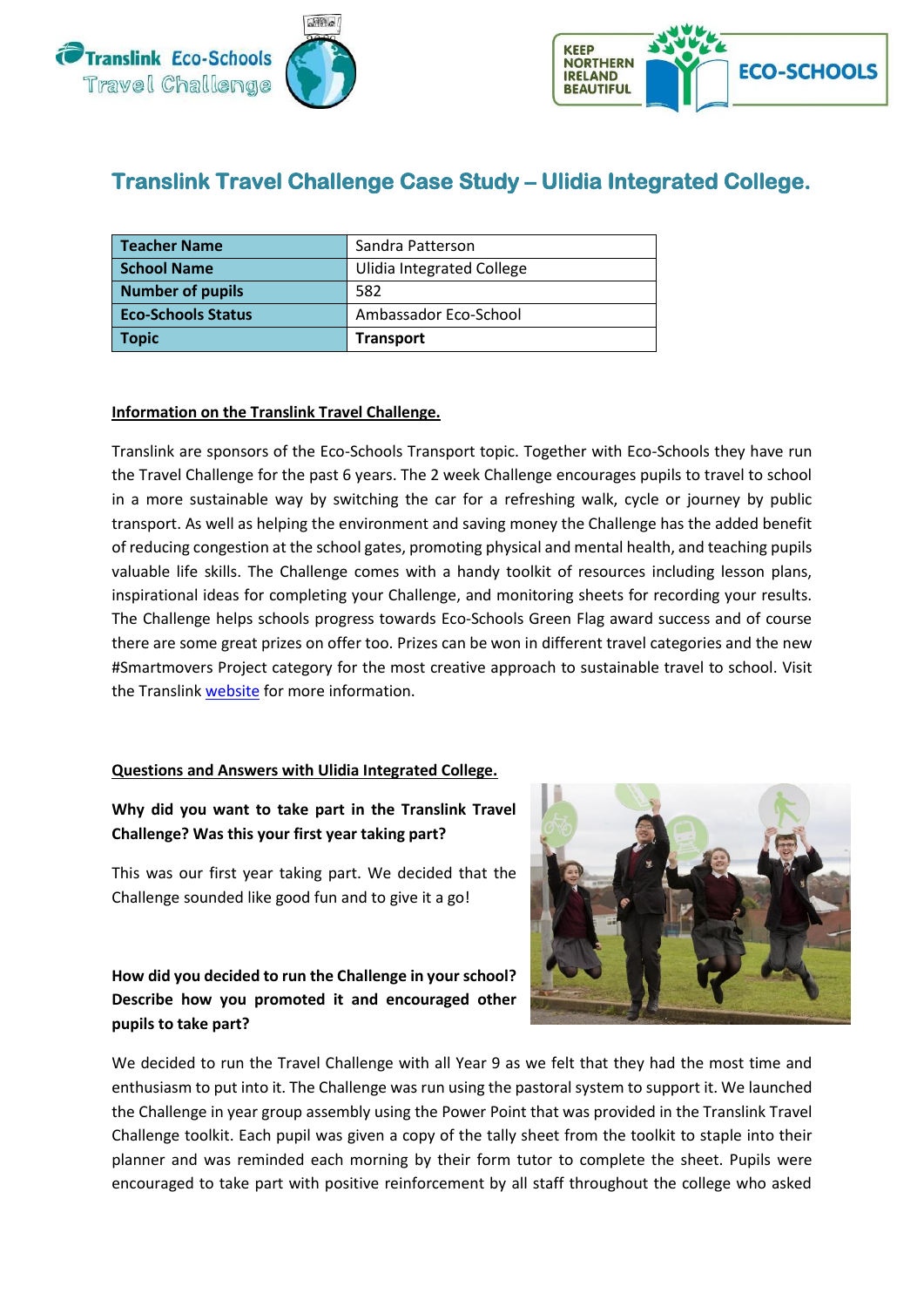



them in their lessons about it and their actions. Within forms, groups of pupils were given opportunities to arrange group meet ups to walk to school, and sharing lifts was encouraged with groupings suggested by form tutors.

#### **Explain how you reported your results to Translink and Eco-Schools –**

Prior to beginning the Challenge each pupil's travel distance to school was measured using ICT resources in form time and with support of school secretarial staff. At the end of the 2 weeks Challenge period the pupils' travel tally sheets were collected by the form tutor, and then sent to the school Eco-Committee. The results were input into the Excel spread sheet provided in the Challenge toolkit; the process was very straightforward as the spread sheet completed all the calculations. The calculations were then used to work out fun facts as to where the sustainable kilometres saved could take the pupils! An



assembly was then held to share the results with all the pupils and to give out prizes to individual pupils who made an excellent effort over the Challenge.

#### **Translink Travel Challenge Results**

63 pupils, all of Year 9, took part. They travelled 7387 sustainable kilometres during the Challenge and recorded 218 fewer car journeys than before the Challenge.



*Figure 1 - Year 9 travelled enough sustainable kilometres to take them to Nairobi, in Kenya, during their Translink Travel Challenge.* 

Class 9CNV recorded that 98% of their journeys were made sustainably during the Challenge. This was an improvement of 62% from 36% of their journeys being sustainable before the Challenge. They won the Translink Travel Challenge award for 'Most Eco-Journeys Made by a Class'.